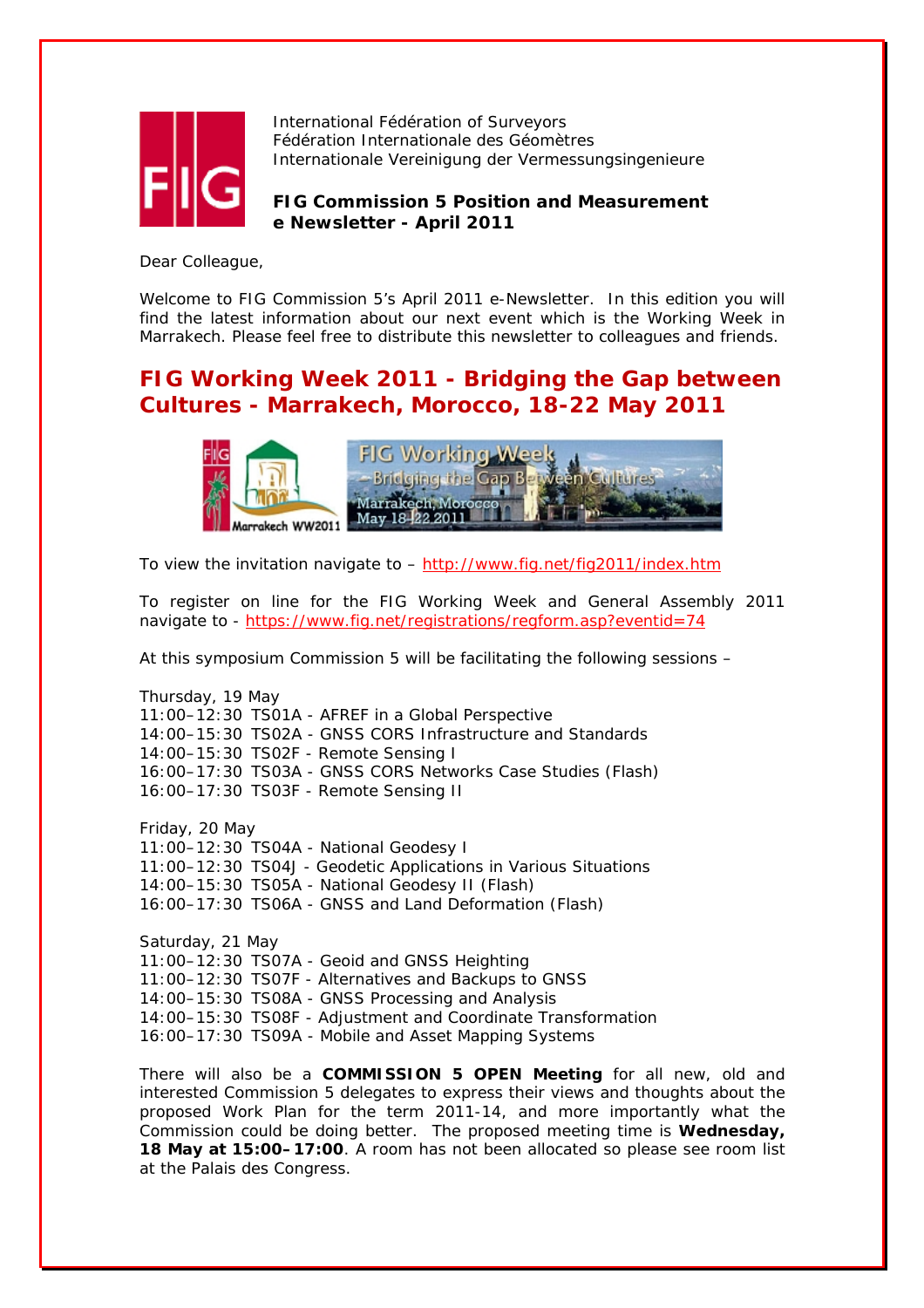There will also be other Commission 5 related meetings and they are -

#### **"Standards Network Meeting" – OPEN to all delegates**

Date - Friday 20 May 2011

Time - 14:00 to 15:30

The Standards Network was formed in 2002. It works within Commission 1 and is composed of representatives from each of FIG's Commissions. It meets annually to discuss the following:

- liaison and relationships with standardisation bodies and other NGOs,
- FIG priorities related to standardisation activities, and
- relevant standards information for distribution to FIG Members, Delegates and Commission Officers.

## **"Revision of FIG Publication No. 9 Recommended Procedures for Routine Checks of EDM" Meeting - OPEN to all delegates**

Date - Friday 20 May 2011

Time – 16:00 to 17:30

FIG publication No. 9 Recommended Procedures for Routine Checks of Electro-Optical Distance Meters - ([http://www.fig.net/pub/figpub/pub09/FIG-](http://www.fig.net/pub/figpub/pub09/FIG-Publication_Nr9_english.pdf)Publication Nr9 english.pdf) is under review. This guide was originally published in 1994 and edited in 2007. However its content has not had a major revision since its creation. This meeting is convened to discuss its scope and the following review options:

- maintain the guide as it is,
- re-edit it with minor or major modifications,
- consider withdrawing it definitively; and
- depending on what option we take, how FIG should proceed.

#### **Steering Committee Meeting – by invitation only**

Date – Tuesday 18 May, and Sunday 22 May 2011 Time – 1600 to 1730

For more information navigate to FIG Working Week web site: [www.fig.net/fig2011](http://www.fig.net/fig2011) and [www.onigt.ma](http://www.onigt.ma/) (French and Arabic)

## **Overview of Our 2011-14, DRAFT Work Plan**

For your perusal is a précis of our draft work-plan for the term 2011- 14. Comments on this work plan are welcomed, as it can be modified before being endorsed by the FIG General Assembly at the Working Week in Marrakesh.

#### **General**

FIG Commission 5 is about the development, use and integration of technologies for positioning and measurement and the associated standardisation, best practice and fundamental reference frame issues.

Many of the issues are global in nature and Commission 5 is well suited to tackle the technological challenges that we face. Commission 5 is tasked to address global problems such as climate change, sustainable development and humanitarian needs, where disciplines covered by Commission 5 are at the heart of delivering solutions for the spatial aspects of these important global problems.

Specific activities aimed at developing countries include examination of Low Cost Surveying Technologies, assistance with implementation of modern Geodetic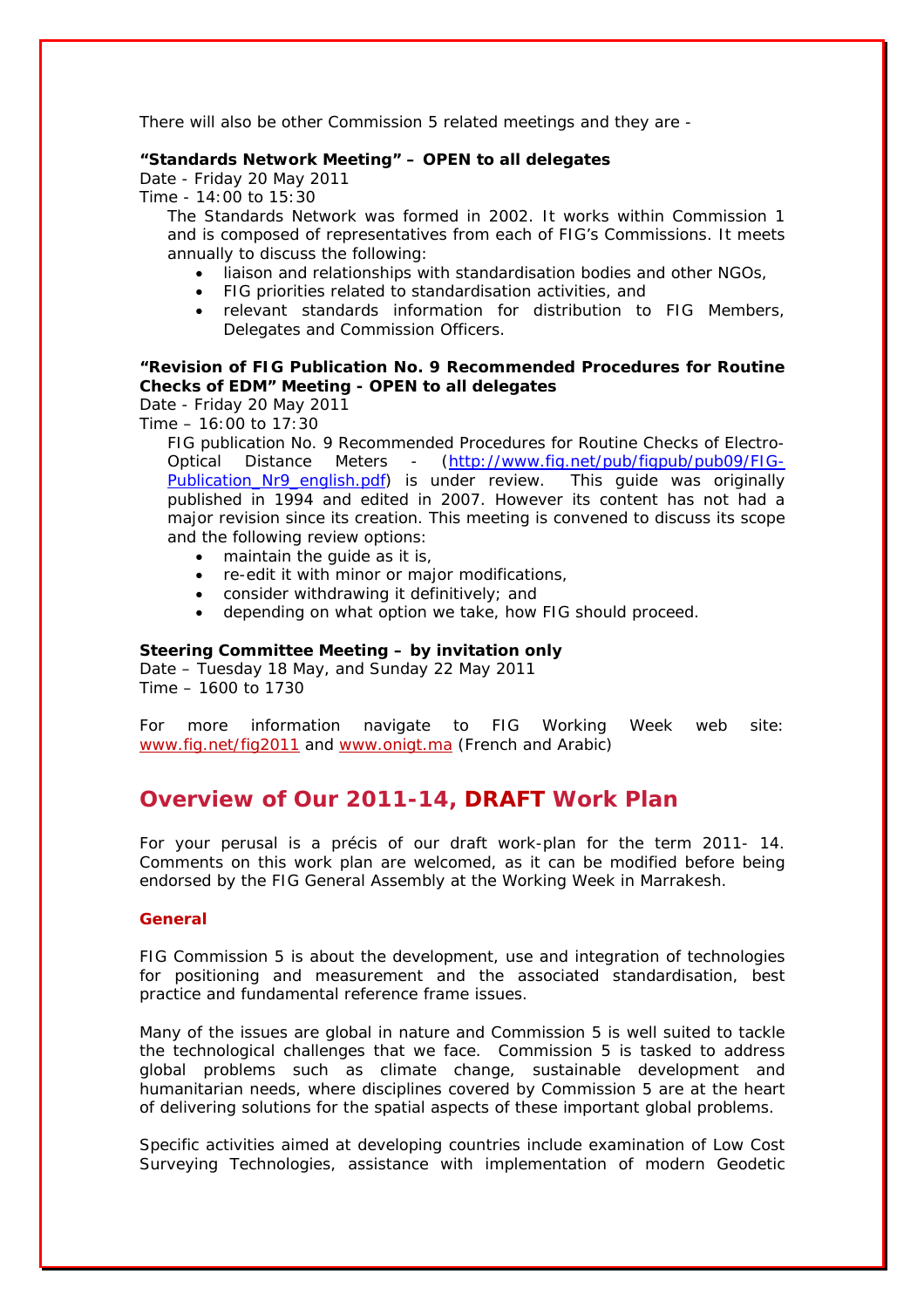Reference Frames and associated infrastructure and contribution to appropriate Continuing Professional Development programs.

#### **Our Terms of Reference**

- 1. The science of measurement (instrumentation, methodology and quidelines).
- 2. The acquisition of accurate and reliable survey data related to the position, size and shape of natural and artificial features of the earth and its environment and including variation with time.

### **Our Commission 5 Chair for the 2011-14 Term**

Mikael Lilje (Sweden), email: [mikael.lilje@lm.se](mailto:mikael.lilje@lm.se) 

#### **Our Mission Statement**

The FIVE " F " missions of Commission 5 are:

- 1. Focus on modern technologies, technical developments and assist surveyors, engineers and GIS/LIS professionals through guidelines and recommendations, to choose and utilise those methods, technologies and instruments that are most appropriate to different applications.
- 2. Facilitate and follow technical developments through collaboration with other FIG Commissions and other international organisations; participation in appropriate meetings; and the preparation of appropriate publications.
- 3. Foster and support research and development and stimulate new ideas in the fields of expertise represented within the commission.
- 4. Formulate and formalise collaboration with manufacturers on the improvement of instrumentation and associated software.
- 5. FIG Events present and promote the work of the Commission and its working groups on an on-going basis at FIG Working Weeks, FIG Regional Conferences and other relevant technical meetings and in appropriate FIG and other media.

#### **Working Group 5.1 – Standards, Quality Assurance and Calibration**

Chair - David Martin (France), e-mail: [david.martin@esrf.fr](mailto:david.martin@esrf.fr) 

Few people question the fact their banking card works when they use it to withdraw money from a banking machine. However this confidence would not be possible without standards. While driving we stop at hexagonal, not round or square-shaped stop signs. These are just two of a myriad of standards that impact on our everyday lives.

Surveyors as professionals must fulfil certain legal, regulatory and/or accuracy requirements for their clients. Typically they will strive to do this in an optimal cost effective way and with the most appropriate equipment for the job at hand. Naturally this requires a good understanding and assurance in the instrumentation employed. Clients want the most from what they pay for. Legislative authorities as well as private and public companies require confidence that the services rendered are in conformity with globally accepted best practice rules. Generally this involves the application of internationally recognized standards.

Working group 5.1 deals with standards, quality assurance, best practice and calibration aspects of surveying. We present and promote the use of standards and guidelines to the surveying community through workshops and technical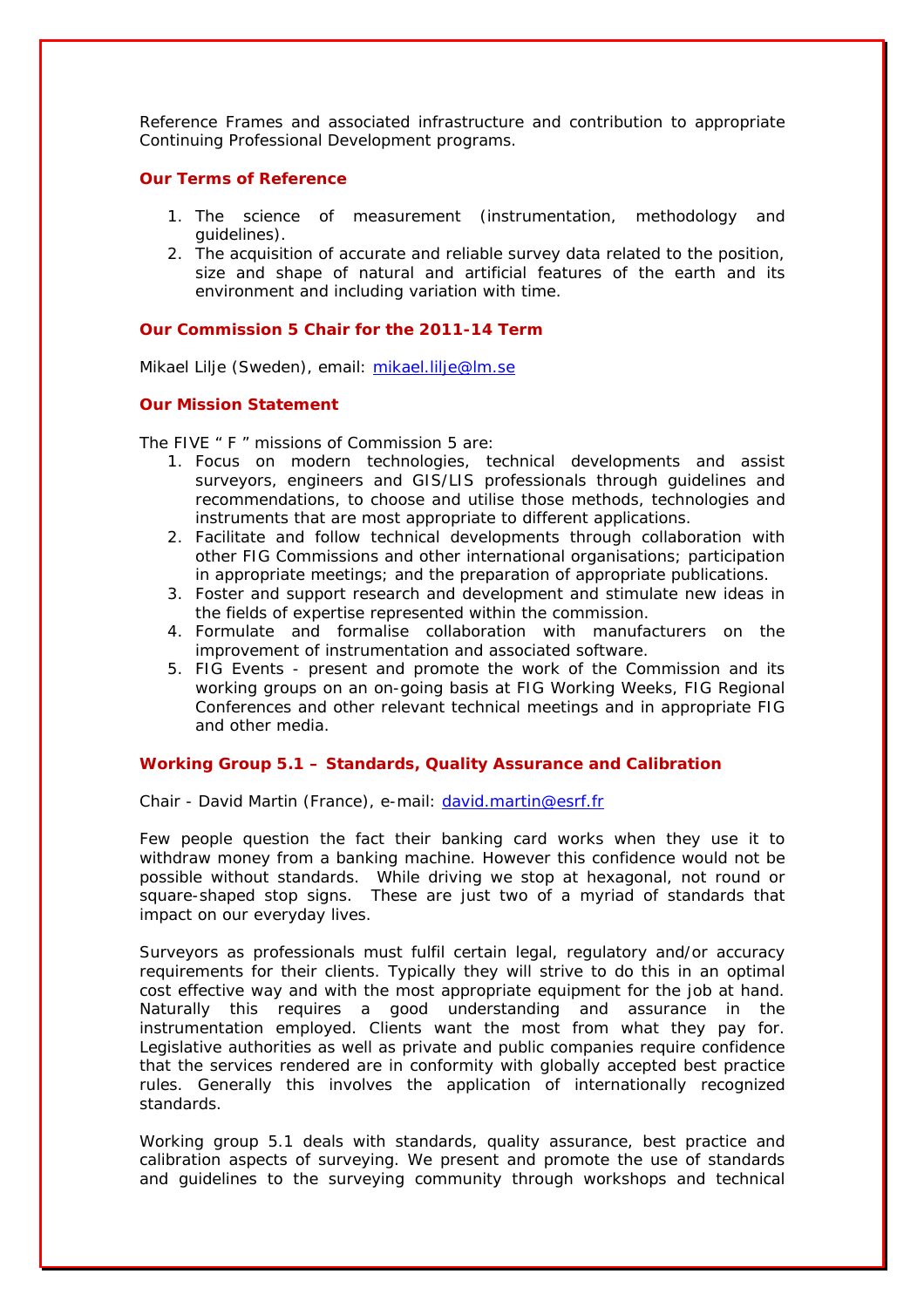sessions at FIG events. We also provide an interface with ISO on standards related to positioning and measurement.

#### **Working Group 5.2 – Reference Frames**

#### Chair - Graeme Blick (New Zealand), e-mail: [gblick@linz.govt.nz](mailto:gblick@linz.govt.nz)

Today more than ever we live in a global society that is making greater use of information and knowledge. An important component of this information is the accurate spatial relationships among places, resources and people at local, national and global levels. The world we live on is also a dynamic and changing place due to the forces of plate tectonics, the movement of the sun and earth and other forces. We are becoming more aware of this dynamic world and the need to monitor changes to it, such as changing sea levels.

To enable accurate measurements to be made to monitor global change and to enable the collection and management of data within a consistent spatial framework, we need stable spatial reference frames and systems. In this dynamic world it is important to have stable reference frames that can identify, and if necessary, accommodate changes in the environment. A focus of the 'Reference Frames' working group is to study how we might model effects such as plate tectonic motions and earthquakes and accommodate them into our reference frames so that they accurately reflect positions in the physical world.

In this working group we aim to bring together participants and organisations interested in sharing knowledge and developing a common approach on establishing regional reference frames. We also plan to provide information in printed material and via the web on reference frames, as well as explain basic concepts, and list activities in this field. If you are interested in these topics we would welcome your input and membership of this working group.

### **Working Group 5.3 – Geodetic and Positioning Infrastructure**

Chair - Neil D. Weston (USA), e-mail: [Neil.D.Weston@noaa.gov](mailto:Neil.D.Weston@noaa.gov)

With the advent of GNSS and its increasing popularity with numerous traditional and non-traditional users, the role of surveyors in the geodetic and positioning infrastructure arena has been amplified. Surveyors are now required to be the specialists with - positioning services using GNSS CORS, positioning techniques / practices / standards using GNSS, automated positioning software via the WWW, GNSS CORS real time networks, and the effect of GNSS advancements on the geospatial community. To address these trends this working group will develop specific projects or publications, and facilitate workshops and technical sessions at FIG related events. So if any of these topics are of significance to yourself or your organisation then you should consider becoming an active member of this working group.

#### **Working Group 5.4 – Kinematic Measurements**

Chair - Volker Schwieger (Germany), e-mail: [volker.schwieger@ingeo.uni](mailto:volker.schwieger@ingeo.uni-stuttgart.de)stuttgart.de

Most surveyors can operate and manage their instruments if no movements occur. But what happens, if the instrument or the surveyed object is moving? New problems arise like e.g. synchronisation of the measurements and modelling of the movement. These and other related tasks, investigations and practical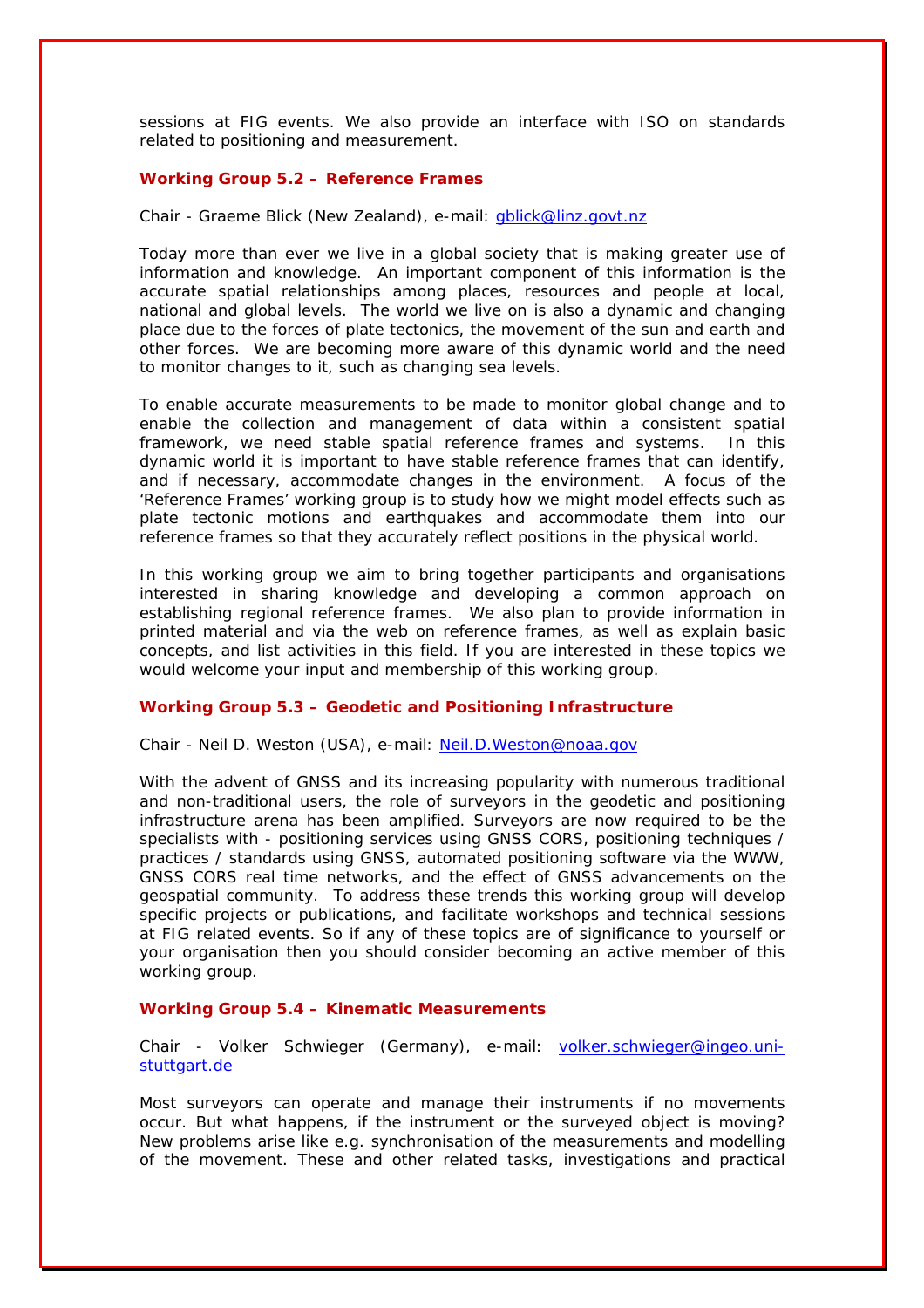solutions are summarized under the term "kinematic measurements". Multisensor-systems and their application play an important part for kinematics.

If you are interested in this topic related to monitoring as well as machine guidance, then you should definitely join this group to share your experience or learn from others. We will organize sessions at FIG events, participate at symposia on related topics e.g. "Machine Guidance and Control" and "Mobile Mapping" and facilitate the interchange of knowledge among practitioners and researchers.

#### **Working Group 5.5 – Ubiquitous Positioning**

Co-Chairs - Allison Kealy (Australia), FIG, e-mail: [a.kealy@unimelb.edu.au](mailto:a.kealy@unimelb.edu.au) & Guenther Retscher (Austria), IAG, email: [guenther.retscher@tuwien.ac.at](mailto:guenther.retscher@tuwien.ac.at)

The challenge of delivering ubiquitous positioning capabilities i.e. geopositioning in all environments, has raised numerous philosophical, technical and operational questions, many of which are currently under investigation by a vast, multidisciplinary, international research community. This working group has been established as a response to these questions and aims to draw together these international efforts under a common umbrella project of ubiquitous positioning.

In this working group we are keen to understand the scope of existing research programs in this area and to provide a forum through which the outcomes of these initiatives can be aggregated, and used in defining a current and future research agenda towards achieving the common goal of ubiquitous positioning.

We see this approach as minimizing the duplication of research efforts internationally as well as facilitating more rapid progress in this area by providing access to software, algorithms, data and other relevant resources.

Participation in this working group is open to anyone currently involved in the development of ubiquitous positioning systems, but extends to anyone with an interest in indoor/outdoor positioning, alternative positioning sensors and the broader philosophy underpinning the definition and use of ubiquitous positioning systems.

#### **Co-operation with other FIG Commissions and Sister Organisations**

Commission 5 also interacts and works with -

- Commission 4 Joint working groups on the revision of FIG Publication 37 and a Vertical Reference Surface for Hydrography
- Commission 6 Study Groups on Laser Scanning and Machine Guidance and Control
- ICG (a sub group of the UNOOSA) ; IAG ; ISPRS ; ION ; and PCGIAP on topics such as
	- o AFREF African Reference Frame
	- o APREF Asia Pacific Reference Frame
	- o Reference systems/ frames,
	- o GNSS infrastructure and CORS
	- o IGS products and services
	- o Mobile Mapping Technology
	- o Kinematic Measurements and Multi-Sensor-Systems
	- o Optical 3-D Measurement Techniques
	- o Deformation Measurement
	- o Ubiquitous Positioning
	- o Vertical Reference Systems